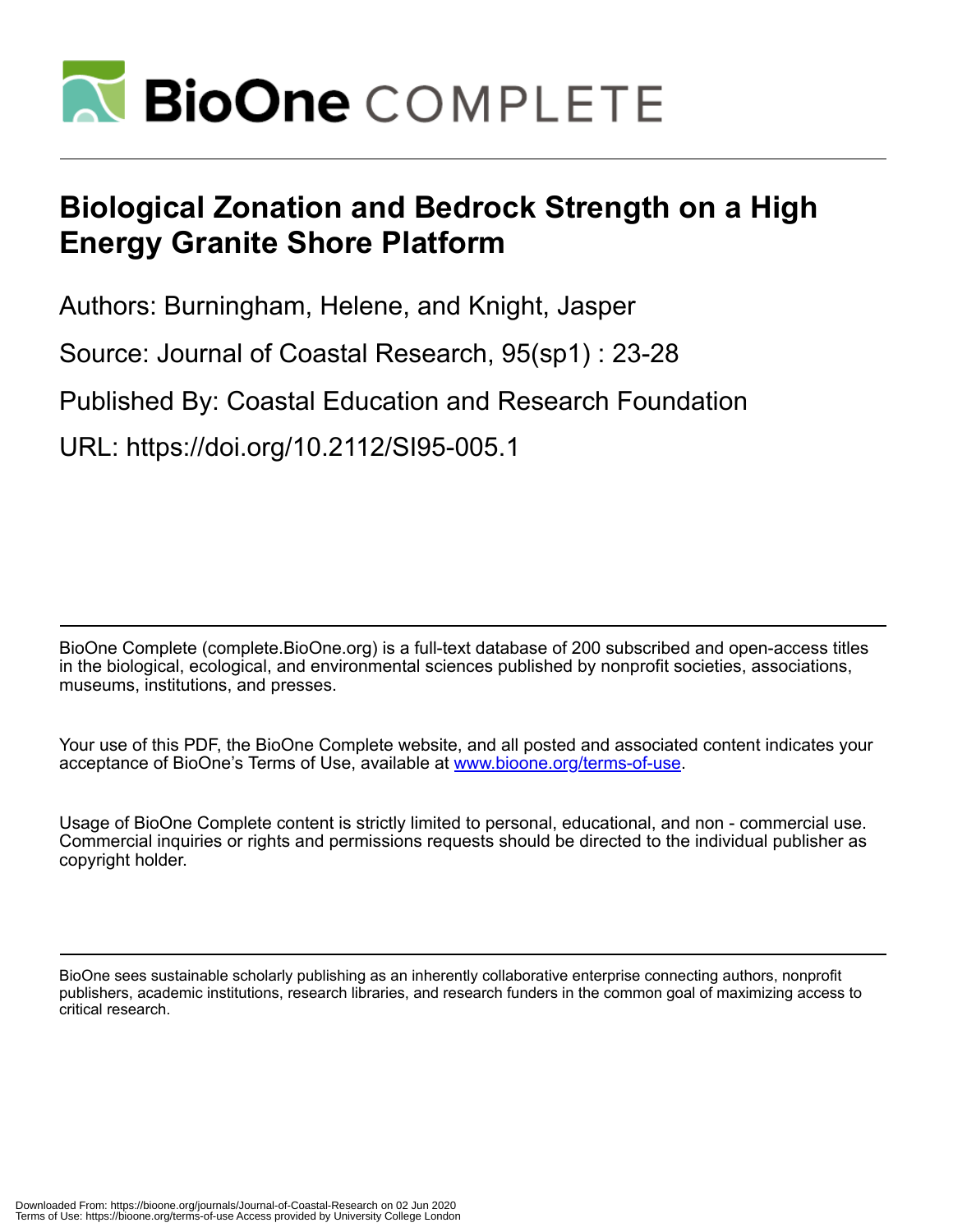| Journal<br>0.0010<br>aarat<br>. .<br>-scalch<br>ма | <b>Service</b><br>$\mathbf{L}$ | $\sim$<br>~<br>$\sim$ | ا ده:<br>mu<br>гіаа | $\sim$ $\sim$ |
|----------------------------------------------------|--------------------------------|-----------------------|---------------------|---------------|
|                                                    |                                |                       |                     |               |

# **Biological Zonation and Bedrock Strength on a High Energy Granite Shore Platform**

**Helene Burningham†\* and Jasper Knight‡**

**†** Department of Geography University College London (UCL) London, UK

www.JCRonline.org

‡ School of Geography, Archaeology and Environmental Studies University of the Witwatersrand Johannesburg, South Africa



**ABSTRACT**

Burningham, H. and Knight, J. 2020. Biological zonation and bedrock strength on a high energy granite shore platform. *In:* Malvárez, G. and Navas, F. (eds.), *Global Coastal Issues of 2020*. *Journal of Coastal Research*, Special Issue No. 95, pp. 23-28. Coconut Creek (Florida), ISSN 0749-0208.

Many studies have shown that downwearing of rock shore platforms results from interactions between biological and geomorphological processes, but the relative roles of biological, lithological and external (wave hydraulic action) in shaping rock shore platforms have not been examined in detail. This is important, however, because surface organisms can both increase and decrease rates of platform downwearing by biological weathering and bioprotection, respectively. This study presents biological and geomorphological results from a high energy shoreline in northwest Ireland. Here, the 50-100 m wide granite shore platform has a slope of  $\sim$ 1:6 and extends from 7-9 m above the level of mean high water springs to  $\sim$ 2 m below mean low water. Organisms attached to the bedrock surface were surveyed by the quadrat method along two shore-normal topographic transects. At each quadrat site, bedrock hardness was measured using an Equotip instrument. Results show clear ecological zonation that can be directly related to the tidal frame. There is very little evidence for cross-shore changes in bedrock hardness. Elevation is the most significant driving factor for the presence of different species, but bedrock hardness is only associated with the abundance of specific species such as barnacles, demonstrating complexity in biogeomorphological relationships at local scales.

**ADDITIONAL INDEX WORDS:** *Algae, bedrock hardness, Ireland, lichen, rock coast, shore platform.*

# **INTRODUCTION**

Rocky shoreline ecosystems are significant areas of high biodiversity globally (Fenberg and Rivadeneira, 2019; Silliman *et al*., 2011) and are also significant because of the role of rocky coasts in mediating the effects of ongoing climate change, storms and sea-level rise (Harley and Helmuth, 2003; Jackson and McIlvenny, 2011). The physical properties and ecosystems of rocky shorelines are closely linked to the nature of the bedrock surface and other geological properties such as bedrock structure and geochemistry (Ramos *et al*., 2016; Wilding *et al*., 2010). Several studies have described the biological zonation of lichen, algae and other organisms such as barnacles across rock platforms, demonstrating a clear and genetic relationship between position in the tidal frame and different biological assemblages (Chappuis *et al*., 2014; Konar *et al*., 2009; Munroe and Noda, 2009; Sheard, 1968). Despite this intuitive relationship to the bedrock substrate, few studies have explored the detailed relationship between rock surface ecosystems and the nature of the rock surface itself. For example, Stafford *et al*. (2015) showed that rock surface aspect and microtopography influence the microclimate that in turn controls physiological stress of surface ecosystems. Ramos *et al*. (2016) used multivariable analysis and logistic regression to show how coastal geomorphology, aspect and lithology control

\*Corresponding author: h.burningham@ucl.ac.uk

distinctive macroalgae communities on the exposed rock coasts of northern Spain. Several studies have also examined the ecology of rocky shorelines around the UK and Ireland (Blight *et al*., 2009; Burrows *et al*., 2002; Davenport and Davenport, 2005; Firth and Crowe, 2008, 2010; Healy, 1996; Jackson and McIlvenny, 2011; O'Connor, 2010), but these have focused on the description of species assemblages and not their link to substrate properties.

The aim of this study is to describe the relationship between shore platform biological zonation and the physical properties of the platform, in particular bedrock strength. The motivation behind this study is that rocky shore organisms have the potential to decrease bedrock strength (by bioweathering) and to increase bedrock strength (by bioprotection). The interplay between these different potential outcomes has not been explored in detail (Coombes *et al*., 2013). This study contributes to this debate by presenting detailed field evidence for rock surface ecosystems and hardness values from a study site in northwest Ireland.

# **STUDY AREA**

Rocky shorelines are common in northwest Ireland, influenced by the presence of hard granite bedrock and high-energy wave and macrotidal regimes that result in high rates of abrasion and shoreline change (Thébaudeau *et al*., 2013). Several studies highlight the role of bedrock geology and structure on contemporary coastal features (Burningham, 2008; Cooper, 2006). Northwest Ireland was also strongly affected by Quaternary glacial erosion and sea-level change, and thus can be classified as a paraglacial coastline (Knight and Harrison, 2018). Although

*DOI: 10.2112/SI95-005.1 received 31 March 2019; accepted in revision 13 February 2020.*

<sup>©</sup>Coastal Education and Research Foundation, Inc. 2020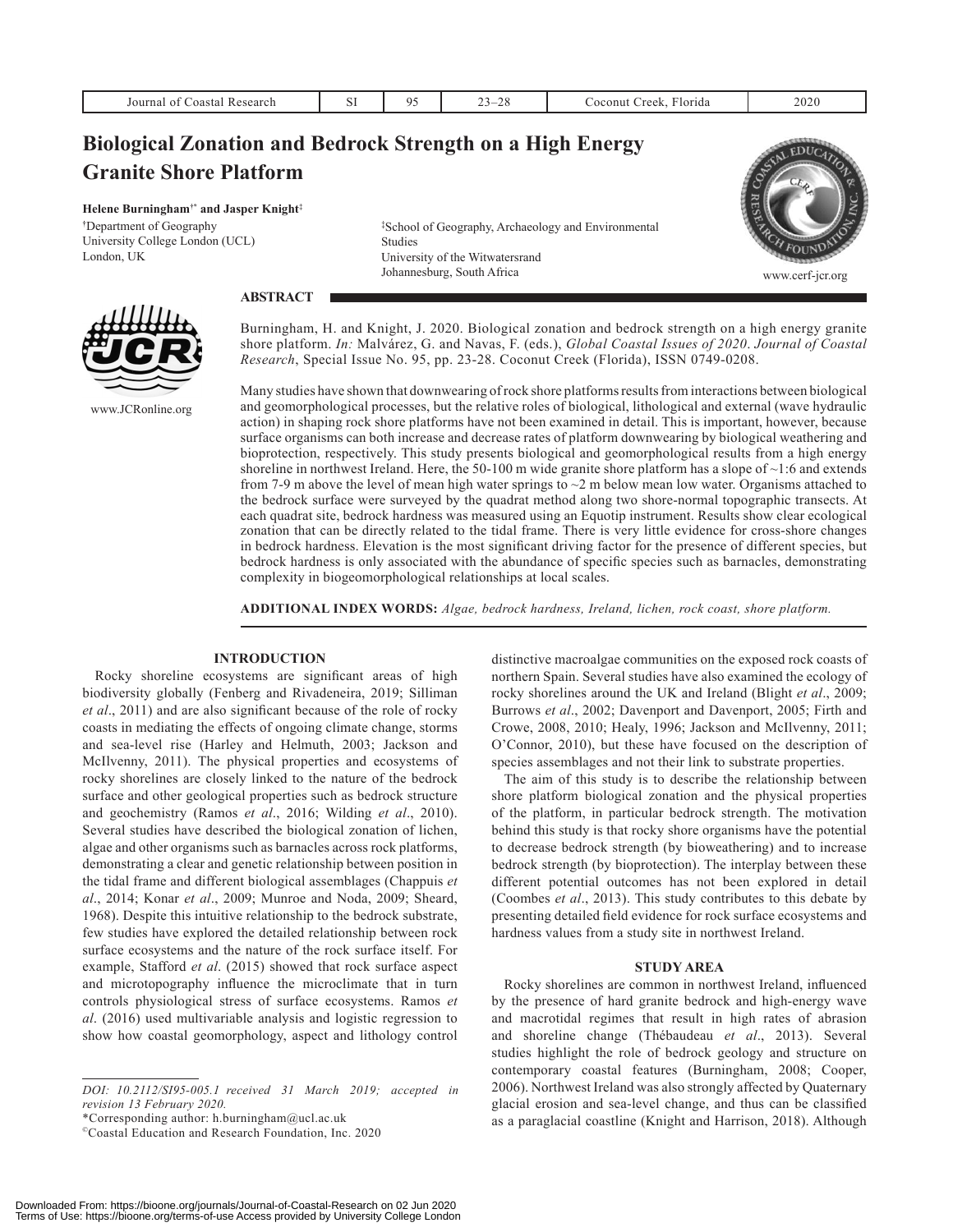many coastal elements can be considered as relict paraglacial features (Knight and Burningham, 2014, 2015), there is less understanding of contemporary processes along rocky coasts and their controls (Cullen and Bourke, 2018; Knight and Burningham, 2011). The Atlantic-facing granite rock platform on the north shoreline of Gweebarra Bay (between Trawenagh and Falchorrib: Figure 1) has been examined with respect to boulder dynamics (Knight and Burningham, 2011) but these shorelines also contain diverse ecosystems existing on bedrock surfaces (Sheard, 1968). In detail, Trawenagh Bay is underlain by Dalradian-age biotite granite (Long and McConnell, 1999) and has a mesotidal regime (1.6 m neap and 3.5 m spring tidal range) with mean annual offshore wave height of 2.9 m. The rock shoreline under study is 1.2 km long and faces southwest towards the open Atlantic.

### **METHODS**

Biological organisms attached to the shore platform surface were surveyed within 50x50 cm quadrats along 4 transects, two covering the immediate supra- (to  $~6.5$  m above mean sea level (MSL)) and intertidal platform to around mean low water neaps (*i* and *ii* in Fig. 1), and the other two the higher (6.0-10.5 m above MSL) supratidal (*iii* and *iv* in Fig. 1). Sampling sites were spaced at 3-5 m intervals along the transects and specifically avoided rock pools. Species presence and % abundance was recorded in each quadrat, as was bedrock surface hardness using an Equotip instrument. This instrument has been previously used on similar



Figure 1. (A) Location of study site in northwest Ireland, (B) detailed location of Gweebarra Bay and the Falchorrib-Trawenagh shoreline, (C) the shore platform digital surface model and transect positions i-ii and iiiiv, and (D) the offshore wave rose.

dry, smooth coastal bedrock surfaces (Knight and Burningham, 2019; Viles *et al*., 2011). At each point, 50 surface rebound measurements were taken (n=1700 in total), avoiding bedrock structures, areas of surface flaking, and obscuring vegetation growth. Both species' relationships and Equotip values were then examined quantitatively using standard methods. Sample sites were positioned using a dGPS with  $\pm$ 3 cm accuracy. Shore platform topography was acquired during a separate UAS survey of the site using dGPS defined ground control points for 3D control. Structure-from-motion photogrammetry (Smith *et al.*, 2016) was undertaken and used to generate a DSM at 0.1 m spatial resolution, with a 3D RMSE of 0.05 m; topographic profiles were extracted for the surveyed transects.

# **RESULTS**

# **Bedrock Surface Hardness**

Equotip values are plotted according to distance, and thus position in the tidal frame, along transects *i-ii* and *iii-iv* (Figures. 2A, 3A). Results from all transects show that the shore platform has a relatively uniform slope of  $\sim$ 1:6 that does not show any significant change in angle at different elevations above and



Figure 2. Topographic profiles (A) along transects *i* (left) and *ii* (right), showing Equotip hardness values (B), species richness (C), lichen (D) and other (E) species abundance for key taxa (lichen - *Verrucaria maura, Ramalina siliquosa, Tephromela atra, Xanthoria ectaneoides, Caloplaca crenularia, Lichina confinis, Rhizocarpon reductum., Pyrenocollema halodytes*; seaweed - *Monostroma sp., Ceramium sp.*; plants - *Armeria maritima*; and animals - *Mytilus edulis, Patella vulgata, Littorina sp., Chthamalus montagui)*. Shaded zone on panels B-E highlights the intertidal zone.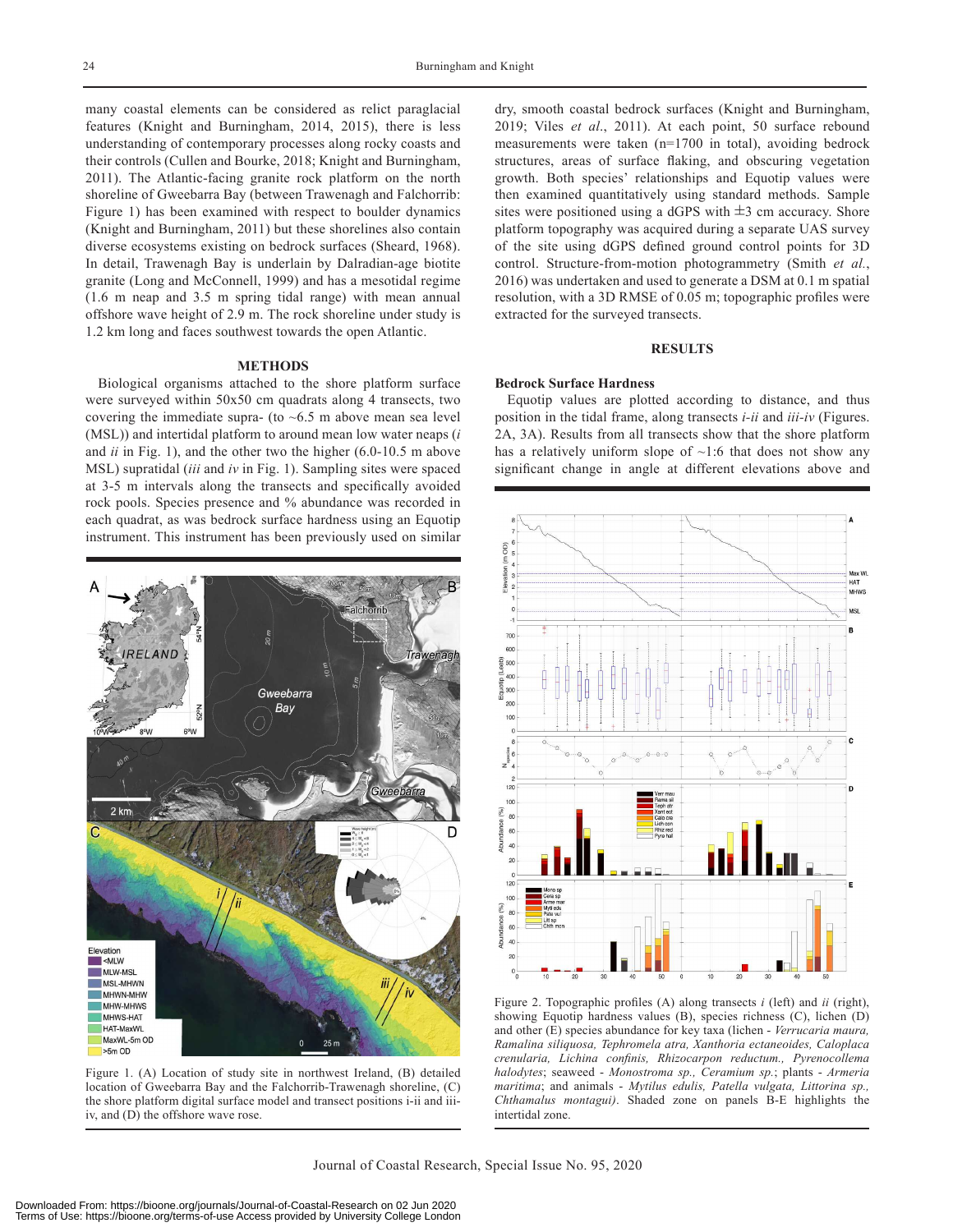

Figure 3. Topographic profiles (A) along transects *iii* (left) and *iv* (right), showing Equotip hardness values (B), species richness (C) and lichen (D) species abundance for the taxa listed in Fig. 3.

below the intertidal zone. Slight variations in the profile can be attributed to structural control on the disposition of the granite bedrock surface (Figure 4).

In detail, Equotip rebound values along the transects show remarkably similar values but with large variance in repeat measures at each site (Figures 2B, 3B). Although variability between adjacent points is evident, no systematic patterns can be identified with respect to the positions of highest astronomical tide (HAT) or mean high water springs (MHWS). The median rebound Leeb value for the supratidal zone of *i/ii* (within about 4 m of the maximum tide level (Max WL)) was 353, compared with 323 in the intertidal zone; but at *iii/iv*, the higher supratidal zone had a median was 316. At the 99% confidence level, there was a significant difference in Equotip rebound values between the inter- and low supratidal zones ( $\chi$ =8.2, p<0.01), but not between low and high supratidal ( $\chi$ =3.78, p=0.052) or inter- and high supratidal ( $\chi$ =1.08, p=0.3). This suggests that the hardness of the low supratidal zone is distinctly greater than that of the more seaward or landward surfaces.

### **Species Diversity and Spatial Patterns**

Ecological results for the transects are shown in Figures 2C-E (*i-ii*) and 3C, D (*iii-iv*). In terms of overall species diversity, both sites show similar and uniform patterns with 6-8 species commonly recorded. Across transects *i-ii*, there is a clear transition in lichen, plant, seaweed, and animal assemblages between the supra- and intertidal zones (Figure 2D, E). Some species such



Figure 4. Physical properties of the Falchorrib-Trawenagh shoreline. (A, B) Bedrock structures giving rise to variations in granite surface topography, (C) different lichen species covering the rock surface, (D) granite surface weathering features.

as the supratidal lichen *Ramalina siliquosa* or intertidal mussel *Mytilus edulis* are only present in specific zones, whereas the lichen *Verrucaria maura* is more prolific (Figure 4C) and present across a wide band above and below the high water shoreline. Individual species reach up to 60% abundance per quadrat, which is particularly notable where *V. maura* or the barnacle *Chthamalus montagui* dominate the platform surface. Across the high supratidal zone (transects *iii-iv*), the coastal plant *Armeria maritima* is commonly found occupying discrete depressions or fractures in the rock surface. Overall, there is a clear zonation of species relative to a land-sea, topographic gradient, but that marine species perhaps occupy a broader vertical range here than the tidal frame (as defined by tide observations at the Aranmore gauge,  $\sim$ 12 km northwest of the site) would otherwise define.

Cross-correlation between different biological and physical properties of the shore platform surface shows some statistically significant positive and negative correlations (Figure 5). There are positive and co-dependent relationships between the lower intertidal animal and seaweed species *M. edulis*, *Patella vulgata* (limpet)*, Chthamalus montagui* (barnacle)*, Littorina*  sp*.* (periwinkle) and *Ceramium* sp. (red algae) which all exhibit negative (albeit weak) correlations with the green algae *Monostroma* sp. Most lichen species are also negatively correlated with these intertidal creatures due to their mutual separation across the tidal frame, however the marine lichen *Pyrenocollema halodytes* is strongly correlated with *C. montagui* as both are specifically found lower in the tidal frame. Lichen species are variably correlated; *Ramalina siliquosa* (a fruticose lichen) and *Xanthoria ectaneoides* (a foliose lichen) show the strongest positive relationship, and are both common coastal lichen found on siliceous rocks as is *Tephromela atra* (a crustose lichen).

Of the physical factors examined, elevation is positively related to several lichen species, but most significantly to *Rhizocarpon reductum* (a crustose lichen commonly found on siliceous rocks) which clearly prefers the higher elevations. Elevation is negatively correlated with *P. halodytes*, a species of lichen that prefers calcareous surfaces, and here on a granite (siliceous) platform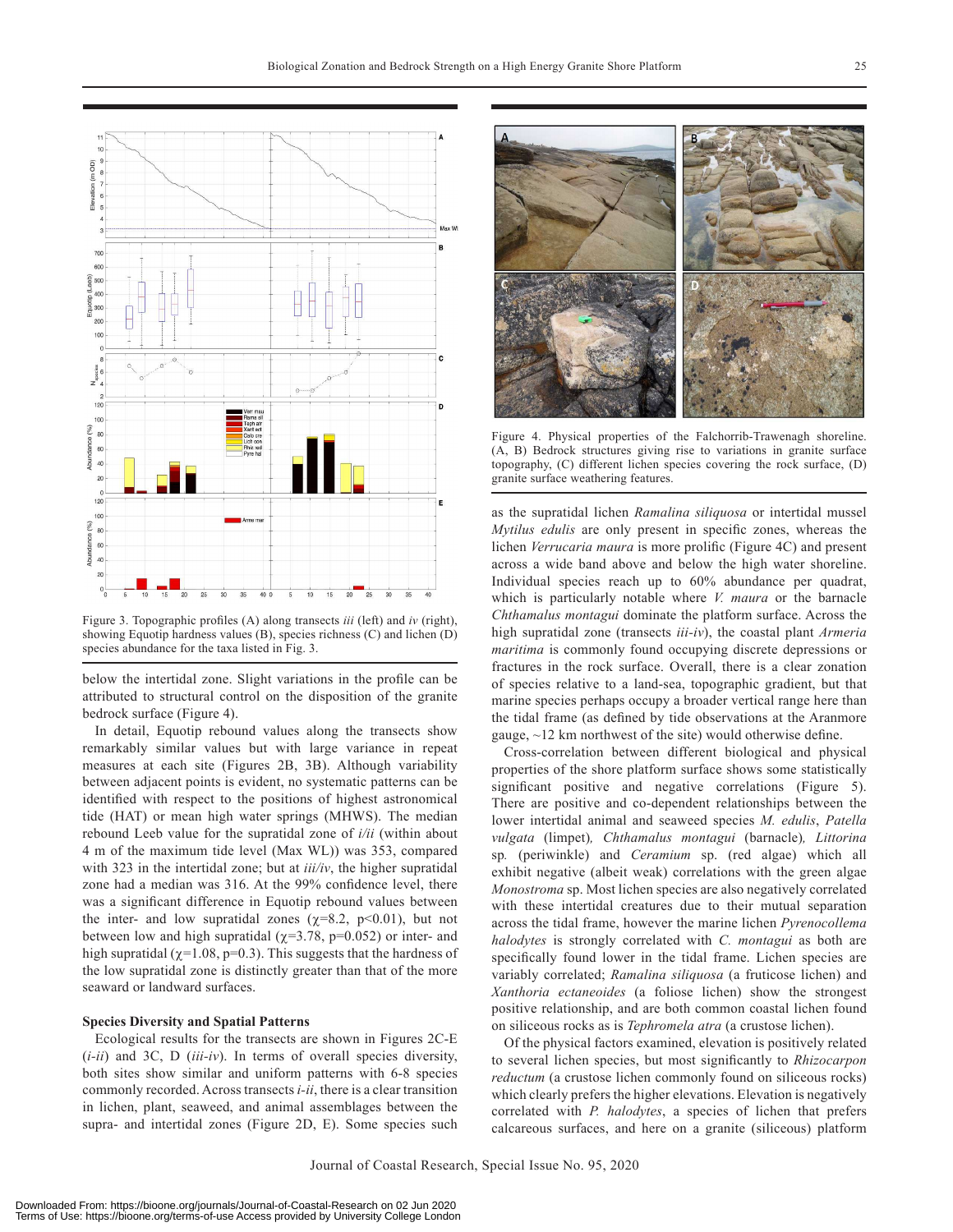

Figure 5. Cross-correlation between biological (abundance of the key species referred to in Fig. 3) and physical properties (slope, elevation, median and interquartile range in Equotip value) of the shore platform [\* indicates correlations that are significant at the 99% confidence level].

occupies the surfaces of shell organisms such as *C. montagui* and both are found low in the tidal frame. Elevation is significantly positively correlated with *A. maritima*, the coastal plant found in the higher supratidal zone, and significantly negatively correlated with the marine animals *M. edulis, P. vulgata, Littorina* sp. and *C. montagui*.

*C. montagui* and *P. halodytes* are the only biological organisms to show a significant (in this case, negative) relationship to Equotip values; specifically that surfaces with increased abundance of these species have lower Equotip rebound values and surfaces with decreased abundance have higher rebound values. Neither bedrock hardness nor local variance in hardness are specifically correlated with either elevation of platform surface slope.

### **DISCUSSION**

This study shows that covariability between different rocky shoreline species, and between individual species and rock surface properties, is highly variable (Figure 5). Based on species composition within individual quadrats (Figures 2D, E, 3D), most species do not show significant relationships or co-dependencies, suggesting that they do not occupy narrow environmental niches. *C. montagui* and *P. halodytes* are an exception to this in that the marine lichen *P. halodytes* has a specific preference for calcareous surfaces that, in siliceous coastal rock environments, are only found on the shells of marine organisms. Individual species only appear to dominate at certain topographic positions, such as the barnacle *C. montagui* on the upper foreshore, and the black lichen *V. maura* within the wave splash zone. This is consistent with previous studies where individual species occupy a relatively wide elevational range (Sheard, 1968). Elevation range is likely expanded on exposed coastlines due to the potential reach of wave runup and splash. Many studies show that species assemblages are strongly controlled by elevation, determining inundation/ exposure period and microclimate (*e.g.*, Chappuis *et al*., 2014; Davenport and Davenport, 2005; Harley and Helmuth, 2003; Sorte *et al*., 2019). These environmental stresses are also influenced by site-specific factors of wave exposure and thus coastal aspect (Lindegarth and Gamfeldt, 2005; Ramos *et al*., 2016; Stafford *et al*., 2015), and microscale variations in shoreline topography and weathering patterns (Firth and Crowe, 2010). Although results suggest that species diversity tends to increase with elevation, with lower concomitant dominance by any one species (Figures 2, 3), there is no significant difference in richness between zones or correlation with elevation. The biological associations here suggest some complexity in relationships between species and environment. Martins *et al.* (2008) and Konar *et al*. (2009) found statistical relationships between lower elevation but not higher elevation species, and increasing ecosystem patchiness with increased elevation. External environmental controls and intrinsic ecosystem dynamics can thus drive complex patterns and scale-dependency in rock shoreline ecosystems (Underwood and Chapman, 1998).

Rock surface hardness can help inform on the interactions between these external and intrinsic controls. Several previous studies show how mechanical erosion by waves can remove a weathered rock carapace, exposing harder rocks beneath (Matsumoto *et al*., 2018), and such removal and transport of large bedrock blocks has been described by Knight and Burningham (2011) on the Falchorrib-Trawenagh shoreline. Increased wave erosion around the position of HAT on flat shore platforms can result in higher Equotip values when compared to other positions higher or lower in the tidal frame (Knight and Burningham, 2019). The absence of significant variations in Equotip values observed in this study (Figures 2B, 3B) likely reflects a more uniform spread of wave energy across this rectilinear sloping rock shoreline, but may also capture the role of runoff from the hinterland over the higher platform elevations. Some lower Equotip values recorded at and below MHWS may reflect bioweathering of the rock surface, in particular by the barnacle *C. montagui* which occupies this environmental niche (Crisp *et al*., 1981). In summary, although position in the tidal frame can be considered as a first-order control on both rock surface hardness and ecosystems when based on prevailing views in the literature, field evidence shows this is not correct. Surface hardness values vary little with elevation, and cross-correlation between species abundance values shows more complex relationships between different species and shoreline properties. This highlights the interconnections between external and intrinsic factors in influencing rocky shore ecosystems.

#### **CONCLUSIONS**

Analysis of rocky shore ecosystems and rock surface properties from an exposed Atlantic-facing shoreline in northwest Ireland reveals complex interrelationships between these components. Species assemblages reflect internal ecosystem dynamics as well as interactions with the rock substrate. The role of surface organisms in variously bioweathering and bioprotecting the substrate impacts in turn on rock surface properties. The Equotip values measured in this study are remarkably uniform irrespective of tidal frame position, suggesting that wave erosion, and possibly runoff, are important in removing any surface weathered material, producing hard, uniform substrates. There is also evidence for bioweathering by intertidal crustacea and mollusca below MHWS, resulting in lower surface hardness values. These relationships highlight the complexity of ecology-substrate patterns. Further, this evidence also suggests that biogeomorphic interactions on rocky shorelines may be more widespread and complex than previously thought.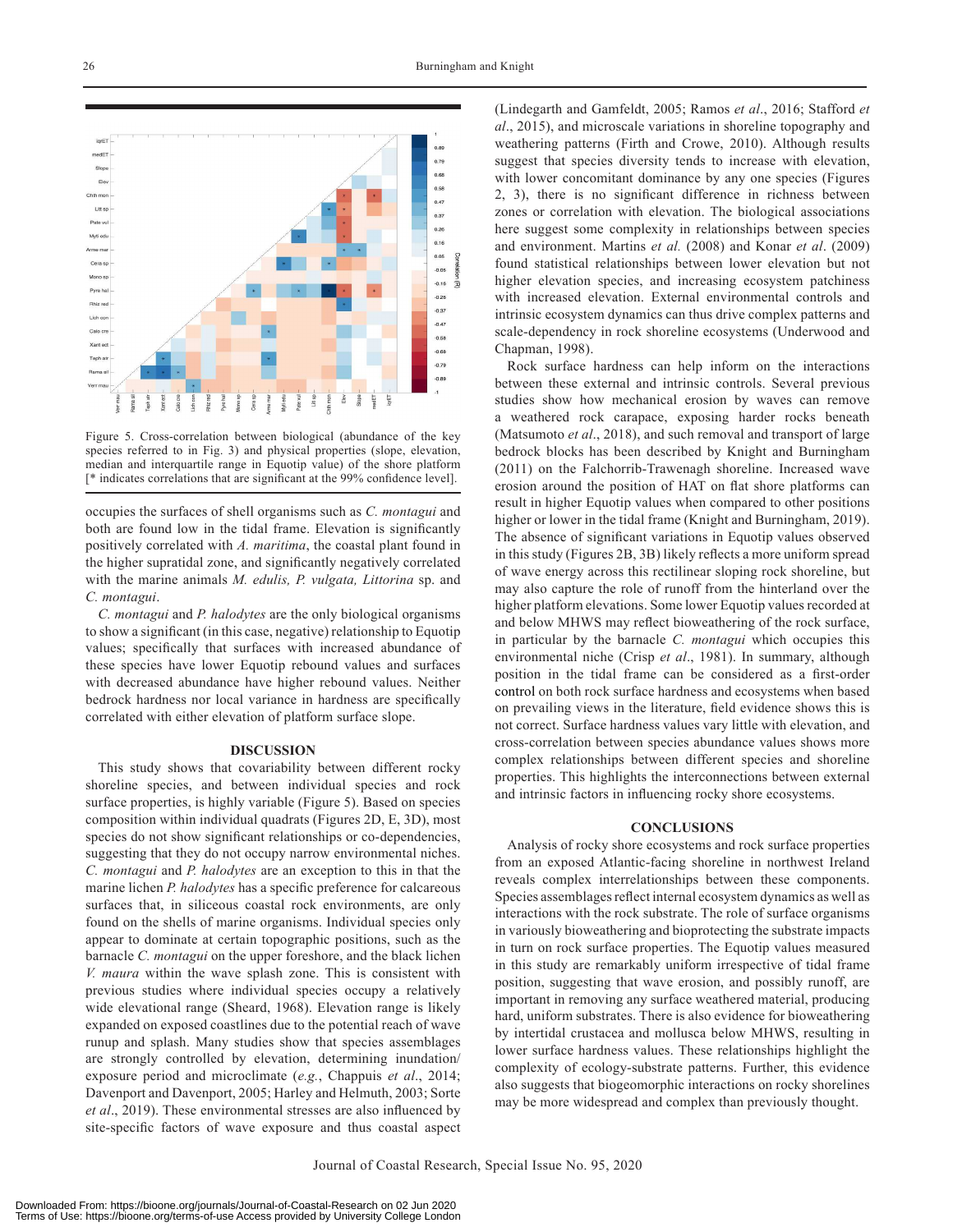#### **LITERATURE CITED**

- Blight, A.J.; Allcock, A.L.; Maggs, C.A., and Johnson, M.P., 2009. Intertidal molluscan and algal species richness around the UK coast. *Marine Ecology Progress Series*, 396, 235- 243.
- Burningham H., 2008. Contrasting geomorphic response to structural control: The Loughros estuaries, northwest Ireland. *Geomorphology*, 97, 300-320.
- Burrows, M.T.; Moore, J.J., and James, B., 2002. Spatial synchrony of population changes in rocky shore communities in Shetland. *Marine Ecology Progress Series*, 240, 39-48.
- Chappuis, E.; Terradas, M.; Cafalì, M.E.; Mariani, S., and Ballesteros, E., 2014. Vertical zonation is the main distribution pattern of littoral assemblages on rocky shores at a regional scale. *Estuarine, Coastal and Shelf Science*, 147, 113-122.
- Coombes, M.A.; Naylor, L.A.; Viles, H.A., and Thompson, R.C., 2013. Bioprotection and disturbance: Seaweed, microclimatic stability and conditions for mechanical weathering in the intertidal zone. *Geomorphology*, 202, 4-14.
- Cooper, J.A.G., 2006. Geomorphology of Irish estuaries: Inherited and dynamic controls. *Journal of Coastal Research*, SI39, 176-180.
- Crisp, D.J.; Southward, A.J., and Southward, E.C., 1981. On the distribution of the intertidal barnacles *Chthamalus stellatus*, *Chthamalus montagui* and *Euraphia depressa*. *Journal of the Marine Biological Association of the United Kingdom*, 61, 359-380.
- Cullen, N.D. and Bourke, M.C., 2018. Clast abrasion of a rock shore platform on the Atlantic coast of Ireland. *Earth Surface Processes and Landforms*, 43, 2627-2641.
- Davenport, J. and Davenport, J.L., 2005. Effects of shore height, wave exposure and geographical distance on thermal niche width of intertidal fauna. *Marine Ecology Progress Series*, 292, 41-50.
- Fenberg, P.B. and Rivadeneira, M.M., 2019. On the importance of habitat continuity for delimiting biogeographic regions and shaping richness gradients. *Ecology Letters*, 22, 664-673.
- Firth, L.B. and Crowe, T.P., 2008. Large-scale coexistence and small-scale segregation of key species on rocky shores. *Hydrobiologia*, 614, 233-241.
- Firth, L.B. and Crowe, T.P., 2010. Competition and habitat suitability: small-scale segregation underpins large-scale coexistence of key species on temperate rocky shores. *Oecologia*, 162, 163-174.
- Harley, C.D.G. and Helmuth, B.S.T., 2003. Local- and regionalscale effects of wave exposure, thermal stress, and absolute versus effective shore level on patterns of intertidal zonation. *Limnology and Oceanography*, 48, 1498-1508.
- Healy, B., 1996. The distribution of Oligochaeta on an exposed rocky shore in southeast Ireland. *Hydrobiologia*, 334, 51-62.
- Jackson, A.C. and McIlvenny, J., 2011. Coastal squeeze on rocky shores in northern Scotland and some possible ecological impacts. *Journal of Experimental Marine Biology and Ecology,* 400, 314-321.
- Knight, J. and Burningham, H., 2011. Boulder dynamics on an Atlantic-facing coastline, northwest Ireland. *Marine Geology*, 283, 56-65.
- Knight, J. and Burningham, H., 2014. A paraglacial coastal gravel structure: Connell's Bank, NW Ireland. *Journal of Coastal Research*, SI70, 121-126.
- Knight, J. and Burningham, H., 2015. The geomorphology of Gola, north-west Ireland. *Irish Journal of Earth Science*, 33, 55-70.
- Knight, J. and Burningham, H., 2019. Bedrock hardness values and morphological zonation of a shore platform in South Africa. *Transactions of the Royal Society of South Africa*, DOI:10.1080/0035919X.2019.1670751.
- Knight, J. and Harrison, S., 2018. Paraglacial evolution of the Irish landscape. *Irish Geography*, 51, 171-186.
- Konar, B.; Iken, K., and Edwards, M., 2009. Depth-stratified community zonation patterns on Gulf of Alaska rocky shores. *Marine Ecology*, 30, 63-73.
- Lindegarth, M. and Gamfeldt, L., 2005. Comparing categorical and continuous ecological analyses: effects of "wave exposure" on rocky shores. *Ecology*, 86, 1346-1357.
- Long, C.B. and McConnell, B.J., 1999. *Geology of South Donegal: a geological description to accompany the bedrock geology 1:100,000 scale map series, sheet 3 and part of sheet 4, south Donegal*. Dublin: Geological Survey of Ireland, 116pp.
- Martins, G.M.; Thompson, R.C.; Hawkins, S.J.; Neto, A.I., and Jenkins, S.R., 2008. Rocky intertidal community structure in oceanic islands: scales of spatial variability. *Marine Ecology Progress Series*, 356, 15-24.
- Matsumoto, H.; Dickson, M.E., and Kench, P.S., 2018. Modelling the relative dominance of wave erosion and weathering processes in shore platform development in micro- to megatidal settings. *Earth Surface Processes and Landforms*, 43, 2642-2653.
- Munroe, D.M. and Noda, T., 2009. Spatial pattern of rocky intertidal barnacle recruitment: comparison over multiple tidal levels and years. *Journal of the Marine Biological Association of the United Kingdom*, 89, 345-353.
- O'Connor, N.E., 2010. Shore exposure affects mussel population structure and mediates the effect of epibiotic algae on mussel survival in SW Ireland. *Estuarine, Coastal and Shelf Science*, 87, 83-91.
- Ramos, E.; Díaz de Terán, J.R.; Puente, A., and Juanes, J.A., 2016. The role of geomorphology in the distribution of intertidal rocky macroalgae in the NE Atlantic region. *Estuarine, Coastal and Shelf Science*, 179, 90-98.
- Sheard, J.W., 1968. The Zonation of Lichens on Three Rocky Shores of Inishowen, Co. Donegal. *Proceedings of the Royal Irish Academy, Section B: Biological, Geological, and Chemical*, 66, 101-112.
- Silliman, B.R.; Bertness, M.D.; Altieri, A.H.; Griffin, J.N.; Bazterrica, M.C.; Hidalgo, F.J.; Crain, C.M., and Reyna, M.V., 2011. Whole-Community Facilitation Regulates Biodiversity on Patagonian Rocky Shores. *PLoS ONE*, 6, e24502.
- Smith, M.W.; Carrivick, J.L., and Quincey, D.J., 2016. Structure from motion photogrammetry in physical geography. *Progress in Physical Geography: Earth and Environment*, 40, 247-275.
- Sorte, C.J.B.; Bernatchez, G.; Mislan, K.A.S.; Pandori, L.L.M.; Silbiger, N.J., and Wallingford, P.D., 2019. Thermal tolerance limits as indicators of current and future intertidal zonation